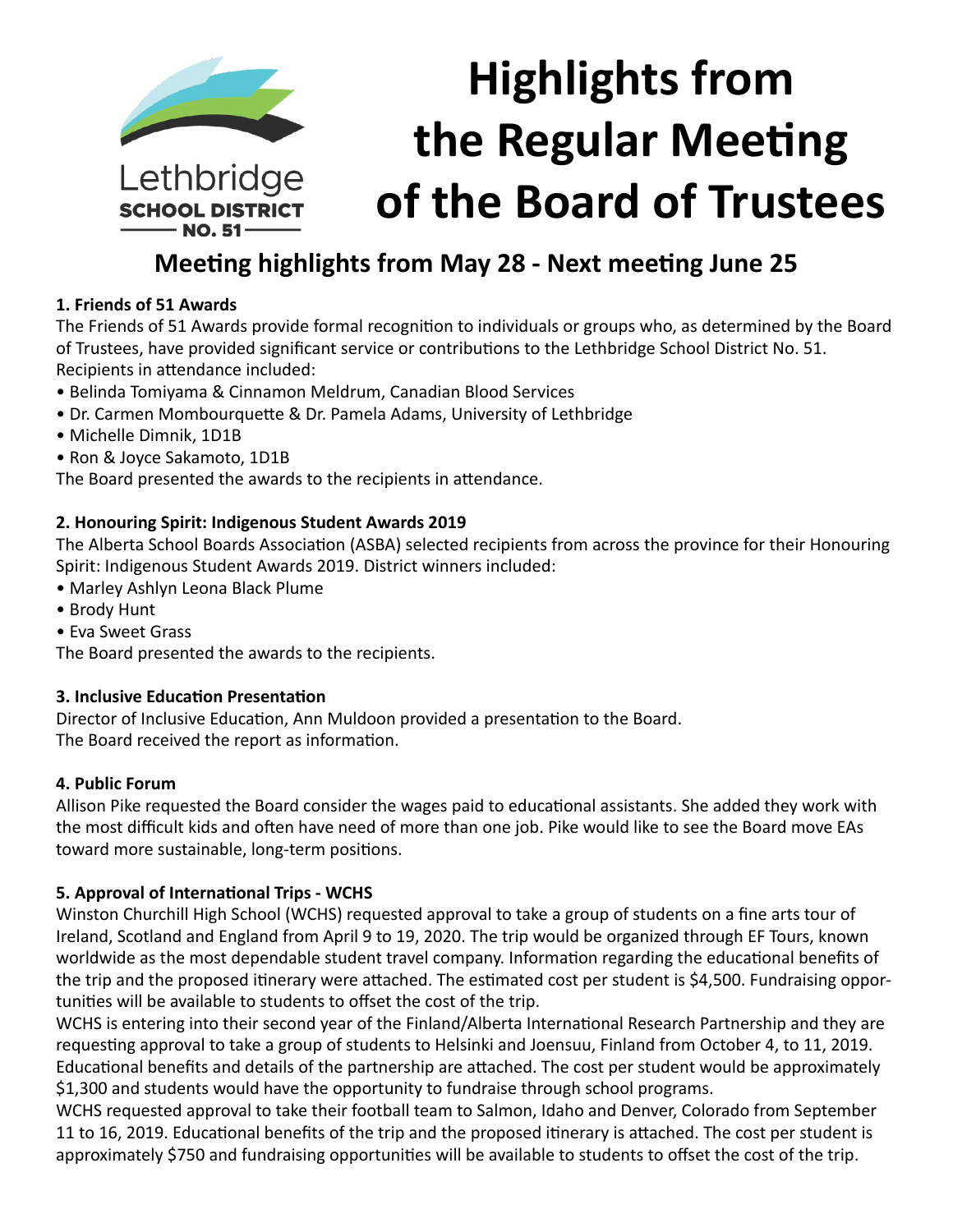# **5. Approval of International Trips - WCHS**

The WCHS fine arts tour of Ireland, Scotland and England from April 9 to 19, 2020, the WCHS trip to Helsinki and Joensuu, Finland from October 4 to 11, 2019 and the WCHS football trip to Salmon, Idaho and Denver, Colorado from September 11 to 16, 2019 were approved, on the condition that all district policies and procedures are strictly followed.

# **6. Approval of International Trips - LCI**

Lethbridge Collegiate Institute (LCI) requested permission to take their football team to Sandpoint, Idaho from September 13 to 14, 2019. The educational benefits of the trip and proposed itinerary were attached. The cost of the trip will be included in their annual football fee and any students unable to afford this fee will be set up with their parent committee (RAMPAC) to participate in fundraisers.

LCI is requesting permission to take their choir and band students on a performance tour to Anaheim, CA in April of 2020. Educational benefits of the trip and the proposed itinerary were attached. The costs of the trip would be approximately \$1,798.00 per student and fundraising opportunities would be available to all students to offset the cost of the trip.

The Lethbridge School District No. 51 Wrestling Program is requesting approval to take a group of experienced wrestlers to a tournament in Havre, Montana on November 30, 2019 and to a tournament in Cut Bank, Montana from January 10 to 11, 2020. Information regarding the educational benefits of the trip and the proposed itineraries were attached. Lethbridge Wrestling would cover the registration costs for the tournaments. The LCI football trip to Sandpoint, Idaho from September 13 to 14, 2019, the LCI choir and band performance tour to Anaheim, CA in April of 2020 and the Lethbridge School District No. 51 Wrestling Program trip to Havre, Montana on November 30, 2019 and to Cut Bank, Montana from January 10 to 11, 2020 were approved, on the condition that all district polices and procedures are strictly followed.

## **7. Authorization of Locally Developed Courses**

Alberta Education requires that all locally developed grade 7 to 9 courses be authorized for use by the Board of Trustees. As the middle schools and high schools have expanded their educational opportunities for students, it has become necessary to create a number of locally developed courses to adhere to Alberta Education policy. Karen Rancier, Director of Curriculum, has worked closely with the secondary schools to develop course outlines and student learning outcomes for each course. Although the courses are categorized by school, it is recommended that the courses be approved for use in all District schools. A full description of all courses can be found at the following link: Locally developed Course Outlines.

The Board of Trustees approved the use of the following locally developed grade 7 to 9 courses in all District middle and high schools from September 1, 2019 to August 31, 2023: G.S. Lakie:

Beginner Hip-Hop, Beginner Tap, Dance Performance (Hip-Hop or Fusion), Dancing Duos 8, Musical Theatre Wilson Middle School:

Babysitting, Broadcasting, Cosmetology, Filmmaking, Popular Culture

Winston Churchill High School:

Dance 9, IB Prep & Math Skills, Reading Café

# **8. Authorization of High School Locally Developed Courses**

Alberta Education requires that all locally developed senior high courses be authorized for use by the Board of Trustees. District high schools would like to use the following courses to enhance program offerings to students from September 1, 2019 to August 31, 2023. Course outlines for can be found at: Locally Developed Course Outlines - High School Ballet (2019) 15, 25 and 35 for 5 credits, Contemporary Dance (2019) 25 and 35 for 5 credits, Dance (2019) 15, 25 and 35 for 3 and 5 credits, Dance Composition (2019) 35 for 5 Credits and Jazz Dance (2019) 25 and 35 for 5 credits acquired from Edmonton School District No. 7; Advanced Acting/Touring Theatre (2019) 15, 25 and 35 for 3 and 5 credits, and Yoga (2019) 15, 25 and 35 for 3 and 5 credits acquired from Calgary School District No. 19; and Portfolio Art (2019) 35 for 3 and 5 credits acquired from Edmonton Catholic Separate School District No. 7.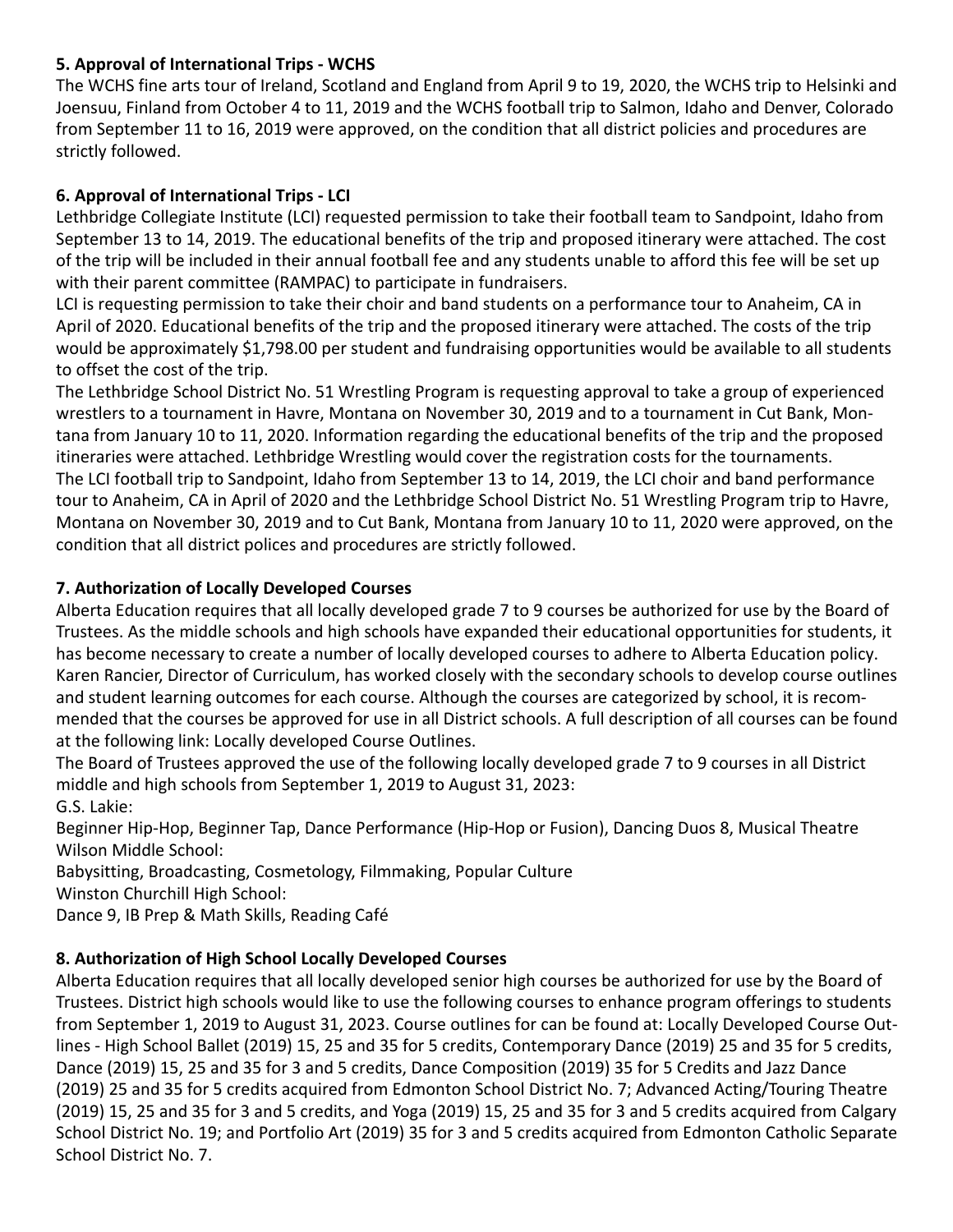# **8. Authorization of High School Locally Developed Courses**

The Board of Trustees approved the use of the following locally developed senior high school courses in all District high schools:

Ballet (2019) 15, 25 and 35 for 5 credits, Contemporary Dance (2019) 25 and 35 for 5 credits, Dance (2019) 15, 25 and 35 for 3 and 5 credits, Dance Composition (2019) 35 for 5 credits, Jazz Dance (2019) 25 and 35 for 5 credits, Advanced Acting/Touring Theatre (2019) 15, 25 and 35 for 3 and 5 credits, Yoga (2019) 15, 25 and 35 for 3 and 5 credits; and Portfolio Art (2019) 35 (2019) for 3 and 5 credits, all from September 1, 2019 to Aug. 31, 2023.

#### **9. Memorandum of Settlement between the Board and CUPE Local #290**

The Board negotiating committee reached a Memorandum of Settlement with the negotiating committee of CUPE 290 on May 13, 2019. The Memorandum of Agreement between the Board of Trustees of Lethbridge School District No. 51 and the Canadian Union of Public Employees No. 290 dated the 13th day of May 2019 was approved. In recognition of employees of CUPE 2843, and all they do for Lethbridge School District No. 51, the Board also awarded this employee group a one-time, lump-sum bonus of 2 per cent.

In recognition of non-union employees, and all they do for Lethbridge School District No. 51, the Board also awarded this employee group a one-time, lump-sum bonus of 2 per cent. The bonus does not apply to the superintendent.

#### **10. Edwin Parr Zone 6 Award**

On an annual basis, each school jurisdiction is invited to submit the name of one first year teacher as its nomination for the Edwin Parr Award, which is sponsored by the Alberta School Boards Association. Wilson teacher Melanie Wasylenko was the District nominee for the Zone 6 banquet held May 15, 2019 in Taber. The Board received the report as information and extended congratulations to Melanie for her exceptional address at the banquet.

#### **11. Budget Open House**

As part of its community engagement mandate, the Board annually hosts a public meeting to provide all stakeholders an overview of the preliminary budget. This year the public meeting has been scheduled for Tuesday, June 18, 2019 beginning at 6:30 p.m. at the Education Centre. The public meeting follows the Board Budget briefing that starts at 5:30 p.m. for Board members.

At the meeting, Director of Finance, Mark DeBoer will provide an overview of the preliminary budget which will be reviewed and debated on Tuesday, June 25, 2019. The preliminary budget will be forwarded to Alberta Education, and is expected to be finalized prior to November 30, once the official September 30 enrolment counts are confirmed. An invitation to attend this evening presentation will be extended to staff, parents and the public by Donna Hunt, Chair of the Board Budget Committee.

The Board received the report as information.

#### **12. Associate Superintendent Reports**

Christine Lee, Associate Superintendent, Business Affairs; Rik Jesse, Associate Superintendent, Human Resources and Morag Asquith, Associate Superintendent, Instructional Services, delivered their respective reports for the Board. To read the reports in full, see Page 31 of the [AGENDA.](http://www.lethsd.ab.ca/documents/general/2019-05-28%20Board%20Meeting%20Agenda.pdf)

#### **13. School Liaisons for 2019-2020**

School Liaisons for 2019-2020 were included in the agenda. For a complete list of liaison assignments for trustees and executive council, please see Page 46 of the [AGENDA.](http://www.lethsd.ab.ca/documents/general/2019-05-28%20Board%20Meeting%20Agenda.pdf)

#### **14. Donations and Support**

Lethbridge School District No. 51 is fortunate to be in a community that strongly supports programs and services for students. The District is appreciative of the difference the support makes to the lives of children. These partnerships and support further the efforts of helping children come to school ready to learn, providing opportunities for engagement, and facilitating student growth and well-being.